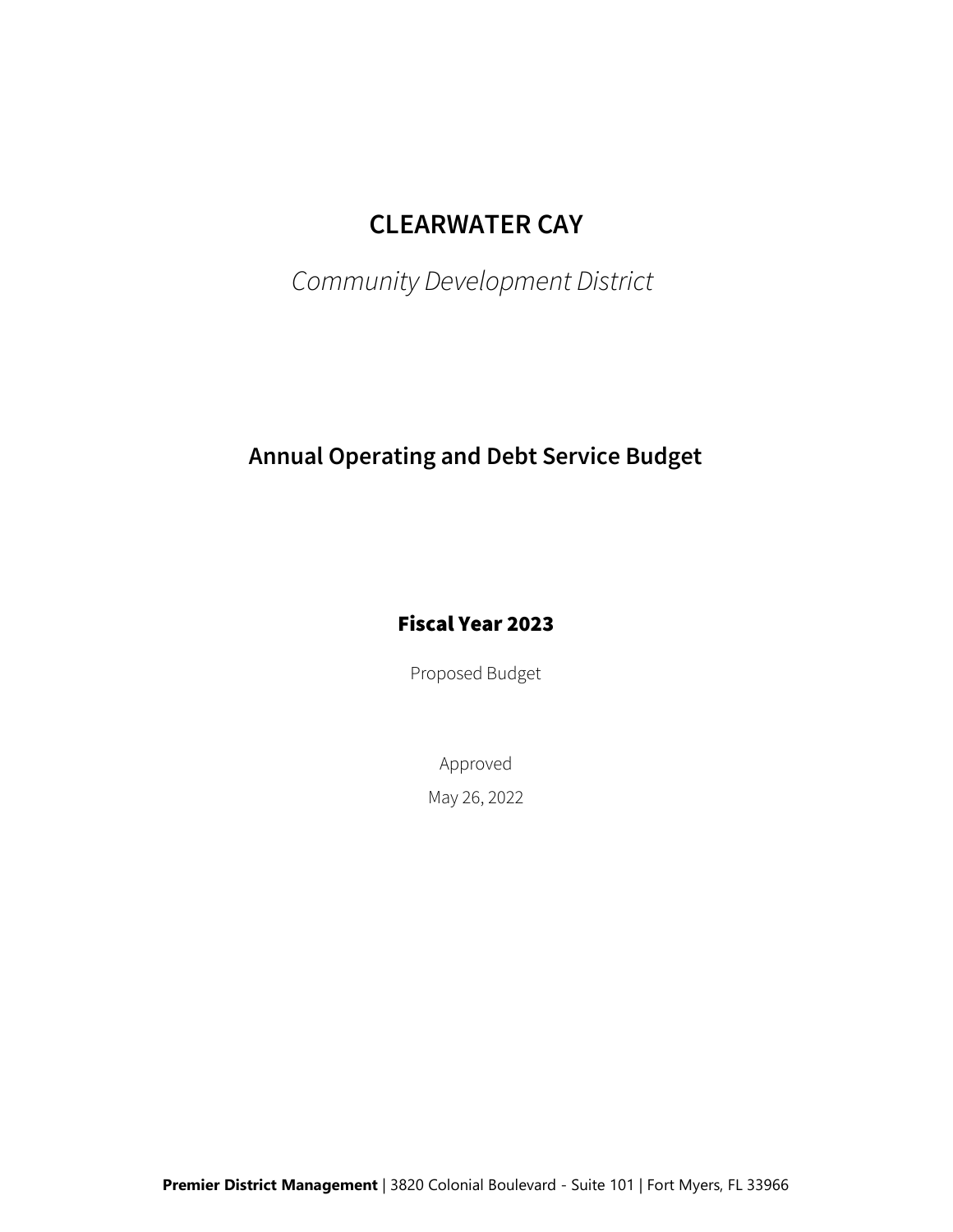| <b>General Fund</b>                             |                          |                          |                          |                                 | Total                       |                      |                          |
|-------------------------------------------------|--------------------------|--------------------------|--------------------------|---------------------------------|-----------------------------|----------------------|--------------------------|
|                                                 | <b>Actual</b><br>FY 2020 | <b>Actual</b><br>FY 2021 | <b>Budget</b><br>FY 2022 | <b>Actual</b><br><b>OCT-FEB</b> | Projected<br><b>MAR-SEP</b> | Projected<br>FY 2022 | <b>Budget</b><br>FY 2023 |
| Revenues                                        |                          |                          |                          |                                 |                             |                      |                          |
| 001.361001.0000 Interest - Investments          | 1,036                    | 883                      | 500                      | 370                             | 292                         | 662                  | 650                      |
| 001.363010.0000 Special Assmnts- Tax Collector  | 240,524                  | 414,436                  | 287,341                  | 171,201                         | 116,140                     | 287,341              | 287,341                  |
| 001.363020.0000 Special Assmnts-Off Roll        | 272,069                  | $\overline{\phantom{a}}$ | $\blacksquare$           |                                 |                             |                      |                          |
| 001.363050.0000 Special Assmnts- Delinquent     | 3,237                    | 168                      | $\overline{\phantom{a}}$ |                                 |                             |                      |                          |
| 001.363090.0000 Special Assmnts- Discounts      | (5, 177)                 | (10, 163)                | (11, 493)                | (6, 554)                        | (1, 143)                    | (7,697)              | (11, 494)                |
| 001.369900.0000 Other Miscellaneous Revenues    | 5,487                    | 6,429                    | 25,500                   | 3,940                           | 25,000                      | 28,940               | 750                      |
| 001.369904.0000 Kayak Storage Revenue           | 2,328                    |                          |                          |                                 |                             |                      |                          |
| <b>Total Revenues</b>                           | 519,504                  | 411,753                  | 301,848                  | 168,957                         | 140,289                     | 309,246              | 277,247                  |
| <b>Expenses</b>                                 |                          |                          |                          |                                 |                             |                      |                          |
| Administrative                                  |                          |                          |                          |                                 |                             |                      |                          |
| 001.511001.0000 P/R-Board Of Supervisors        | 14,000                   | 15,488                   | 13,000                   | 1,400                           | 4,000                       | 5,400                | 6,000                    |
| 001.512001.0000 Payroll-Processing Fees         | 1,424                    | 1,621                    | 1,000                    | 396                             | 410                         | 806                  | 615                      |
| 001.512004.0000 Supervisor Expenses             | 28                       | 190                      | 500                      | $\blacksquare$                  | $\sim$                      |                      | 100                      |
| 001.521001.0000 Payroll Taxes                   | 1,303                    | 1,682                    | 1,100                    | 64                              | 330                         | 394                  | 495                      |
| 001.531013.0000 Profserv-Engineering            | 11,013                   | 11,200                   | 5,000                    |                                 | 2,917                       | 2,917                | 5,000                    |
| 001.531023.0000 Profserv-Legal Services         | 82,295                   | 116,772                  | 50,000                   | 40,088                          | 40,000                      | 80,088               | 54,250                   |
| 001.531025.0000 Profserv-Litigation Expenses    | 25,336                   | 8,587                    | 10,000                   |                                 |                             |                      |                          |
| 001.531027.0000 Profserv-Mgmt Consulting Serv   | 53,068                   | 52,332                   | 53,717                   | 22,382                          | 31,335                      | 53,717               | 55,329                   |
| 001.531035.0000 Profserv-Property Appraiser     | 50                       | 50                       | 50                       |                                 | 50                          | 50                   | 50                       |
| 001.531038.0000 Profserv-Special Assessment     | 8,631                    | 8,912                    | 9,179                    | 3,825                           | 5,354                       | 9,179                | 9,454                    |
| 001.531039.0000 Profserv-Assessment Methodology | 6,500                    | $\overline{\phantom{a}}$ |                          | $\qquad \qquad \blacksquare$    |                             |                      |                          |
| 001.532002.0000 Auditing Services               | 20,708                   | 6,600                    | 6,600                    |                                 | 6,600                       | 6,600                | 6,600                    |
| 001.541006.0000 Postage And Shipping            | 1,073                    | 25                       | 500                      | $\overline{\phantom{0}}$        | 292                         | 292                  | 292                      |
| 001.545002.0000 Insurance - General Liability   | 8,579                    | 5,886                    | 6,200                    | 2,538                           | 3,617                       | 6,155                | 6,305                    |
| 001.547001.0000 Printing & Copying              | $\overline{\phantom{a}}$ | 191                      | 450                      |                                 | 263                         | 263                  |                          |
| 001.548002.0000 Legal Advertising               | 5,037                    | 1,343                    | 3,200                    |                                 | 1,867                       | 1,867                | 1,500                    |
| 001.549001.0000 Miscellaneous Services          | $\sim$                   | $\overline{\phantom{a}}$ | 1,000                    | $\overline{\phantom{0}}$        | 583                         | 583                  | 1,000                    |
| 001.549004.0000 Kayak Storage Expenses          | 3,150                    | $\overline{\phantom{a}}$ | $\blacksquare$           |                                 |                             |                      |                          |
| 001.549070.0000 Assessment Collection Costs     | 4,765                    | 8,089                    | 5,174                    | 3,333                           | 3,018                       | 6,351                | 5,747                    |
| 001.549915.0000 Website                         | 5,001                    | 1,200                    | 1,200                    | 500                             | 700                         | 1,200                | 1,200                    |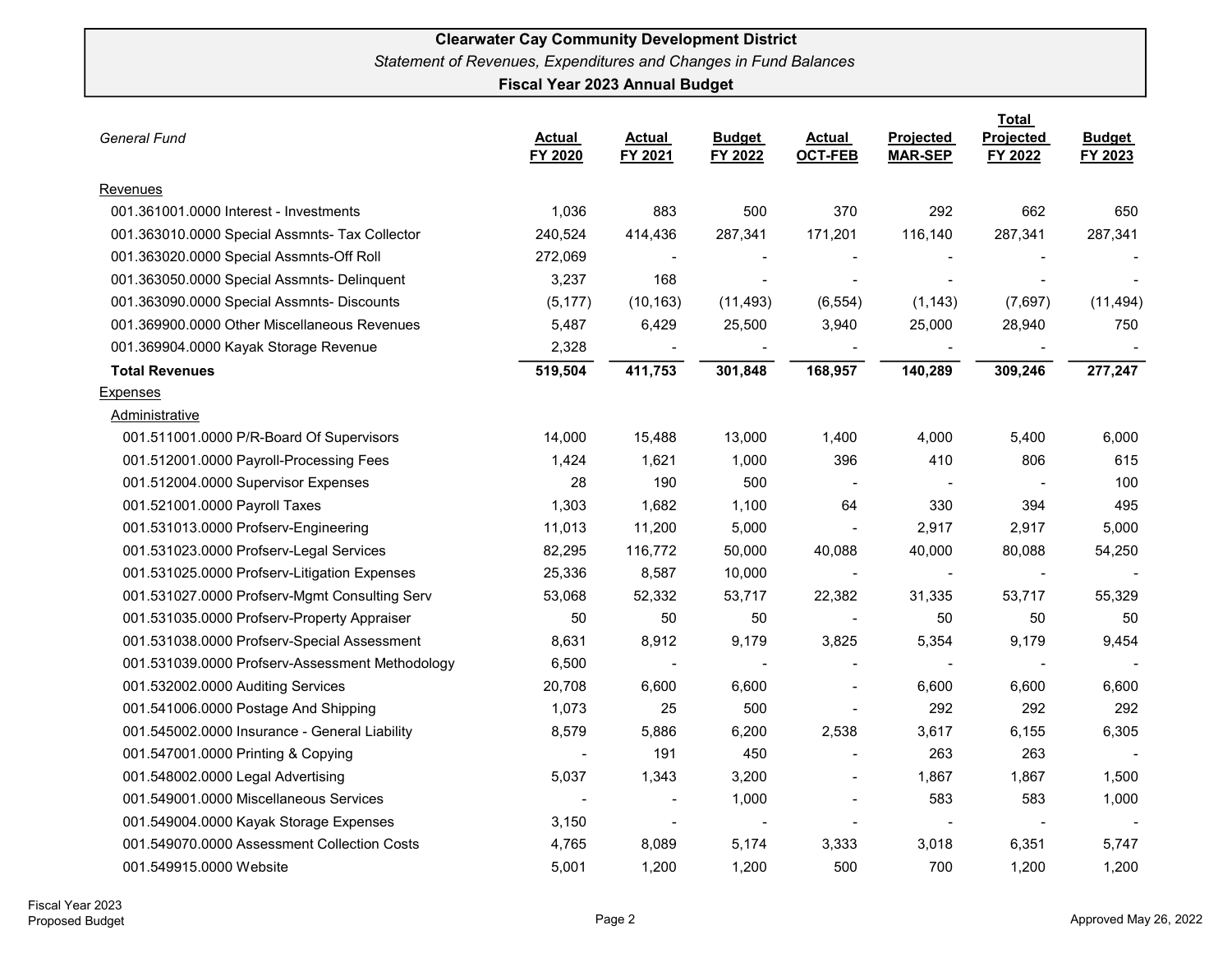| <b>General Fund</b>                              | <b>Actual</b><br>FY 2020 | Actual<br>FY 2021 | <b>Budget</b><br>FY 2022 | Actual<br><b>OCT-FEB</b> | Projected<br><b>MAR-SEP</b> | Total<br>Projected<br>FY 2022 | <b>Budget</b><br>FY 2023 |
|--------------------------------------------------|--------------------------|-------------------|--------------------------|--------------------------|-----------------------------|-------------------------------|--------------------------|
| 001.554007.0000 Annual District Filing Fee       | 175                      | $\blacksquare$    | 175                      | 175                      |                             | 175                           | 175                      |
| <b>Total Administrative</b>                      | 252,136                  | 240,168           | 168,045                  | 74,701                   | 101,336                     | 176,037                       | 154,112                  |
| Flood Control/Stormwater Mgmt                    |                          |                   |                          |                          |                             |                               |                          |
| 001.546003.0000 R&M-Aeration                     |                          |                   |                          |                          |                             |                               |                          |
| 001.546006.0000 R&M-Aquascaping                  |                          |                   | 500                      |                          | 292                         | 292                           |                          |
| 001.546007.0000 R&M-Aquatic Weed Control         |                          |                   | 500                      |                          | 292                         | 292                           |                          |
| 001.546019.0000 R&M-Drainage                     |                          | 23,100            | 10,000                   |                          | 5,833                       | 5,833                         |                          |
| 001.546032.0000 R&M-Fountain                     |                          |                   |                          |                          |                             |                               |                          |
| 001.546042.0000 R&M-Lakes                        |                          |                   |                          |                          |                             |                               |                          |
| 001.546099.0000 R&M-Vegetation                   |                          |                   | 500                      |                          | 292                         | 292                           |                          |
| <b>Total Flood Control/Stormwater Mgmt</b>       | $\blacksquare$           | 23,100            | 11,500                   | $\blacksquare$           | 6,709                       | 6,709                         |                          |
| Operations & Maintenance                         |                          |                   |                          |                          |                             |                               |                          |
| 001.546001.0000 R&M-General                      | 23,114                   | 1,148             | 801                      | 978                      | 200                         | 1,178                         | 15,000                   |
| 001.546002.0000 R&M-Garages                      |                          |                   |                          |                          |                             |                               |                          |
| 001.546074.0000 R&M-Grounds                      | 115,173                  | 10,683            | 2,500                    | 1,953                    | 250                         | 2,203                         |                          |
| 001.546200.0000 Field Inspection Services        | 2,466                    | 2,546             |                          |                          |                             |                               |                          |
| 001.546220.0000 Maintenance-Grand Venezia        | 67,565                   |                   |                          |                          |                             |                               |                          |
| 001.546250.0000 Common Area Maintenance          | 19,829                   | 20,301            | 5,000                    |                          | 1,000                       | 1,000                         |                          |
| 001.546275.0000 Hurricane Related Expenses       |                          |                   | 1,500                    |                          |                             |                               |                          |
| 001.549900.0000 Miscellaneous Contingency        | 7,667                    |                   | 1,000                    |                          | 500                         | 500                           | 1,435                    |
| <b>Total Operations &amp; Maintenance</b>        | 235,814                  | 34,678            | 10,801                   | 2,931                    | 1,950                       | 4,881                         | 16,435                   |
| <b>Landscape &amp; Irrigation</b>                |                          |                   |                          |                          |                             |                               |                          |
| 001.534032.0000 Contracts-Vegetation Maintenance |                          |                   |                          |                          |                             |                               |                          |
| 001.534050.0000 Contracts-Landscape              |                          | 80,476            | 72,000                   | 29,550                   | 42,000                      | 71,550                        |                          |
| 001.534073.0000 Contracts-Irrigation             |                          | 2,600             | 7,800                    | 3,250                    | 4,550                       | 7,800                         |                          |
| 001.546036.0000 R&M-Landscape                    |                          | 34,266            | 17,002                   | 715                      | 2,500                       | 3,215                         |                          |
| 001.546041.0000 R&M-Irrigation                   |                          | 14,450            | 5,200                    | 6,641                    | 2,000                       | 8,641                         |                          |
| 001.546070.0000 R&M-Renewal & Replacement        |                          | 18,925            |                          |                          |                             |                               |                          |
| <b>Total Landscape &amp; Irrigation</b>          | $\blacksquare$           | 150,717           | 102,002                  | 40,156                   | 51,050                      | 91,206                        |                          |
| Roads & Streets                                  |                          |                   |                          |                          |                             |                               |                          |
| 001.546084.0000 R&M-Sidewalks                    |                          |                   | 1,000                    |                          | 500                         | 500                           | 1,000                    |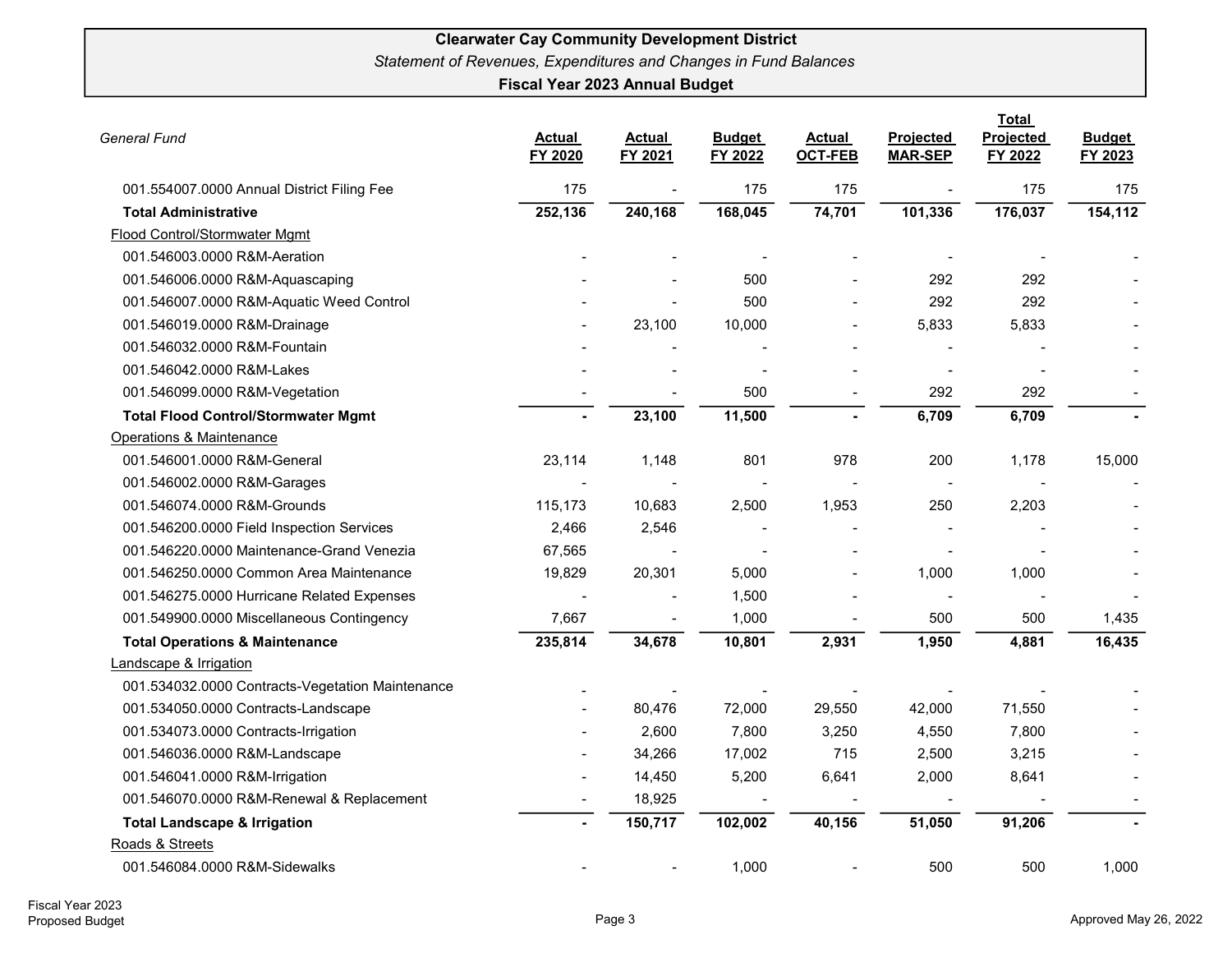| <b>General Fund</b>                              | <b>Actual</b><br>FY 2020 | <b>Actual</b><br>FY 2021 | <b>Budget</b><br>FY 2022 | <b>Actual</b><br><b>OCT-FEB</b> | <b>Projected</b><br><b>MAR-SEP</b> | <b>Total</b><br><b>Projected</b><br>FY 2022 | <b>Budget</b><br>FY 2023 |
|--------------------------------------------------|--------------------------|--------------------------|--------------------------|---------------------------------|------------------------------------|---------------------------------------------|--------------------------|
| 001.546085.0000 R&M-Signage                      |                          | $\blacksquare$           | 1,000                    | $\blacksquare$                  | 500                                | 500                                         | 500                      |
| 001.546137.0000 R&M-Belleair Road                |                          | $\overline{\phantom{a}}$ |                          | $\blacksquare$                  |                                    |                                             | 5,000                    |
| 001.546138.0000 R&M-Parking Lots                 |                          | $\overline{\phantom{a}}$ | 2,500                    |                                 | 500                                | 500                                         | 500                      |
| 001.546139.0000 R&M-Roads                        | 3,957                    | 578                      | 5,000                    |                                 | 1,000                              | 1,000                                       | 1,000                    |
| <b>Total Roads &amp; Streets</b>                 | 3,957                    | 578                      | 9,500                    | ۰                               | 2,500                              | 2,500                                       | 8,000                    |
| Capital Expenditures & Projects                  |                          |                          |                          |                                 |                                    |                                             |                          |
| <b>Total Capital Expenditures &amp; Projects</b> |                          |                          |                          |                                 |                                    |                                             |                          |
| Reserves                                         |                          |                          |                          |                                 |                                    |                                             |                          |
| 001.568095.0000 Reserves-Emergency               |                          |                          |                          |                                 |                                    |                                             | 98,700                   |
| <b>Total Reserves</b>                            |                          |                          |                          |                                 |                                    |                                             | 98,700                   |
| <b>Total Expenses</b>                            | 491,907                  | 449,241                  | 301,848                  | 117,788                         | 163,545                            | 281,333                                     | 277,247                  |
| <b>Excess Revenue Over (Under) Expenditures</b>  | 27,597                   | (37, 488)                |                          | 51,169                          | (23, 256)                          | 27,913                                      |                          |
| <b>Beginning Fund Balance</b>                    | 29,562                   | 51,274                   | 13,786                   |                                 |                                    | 13,786                                      | 41,699                   |
| <b>Ending Fund Balance</b>                       | 51,274                   | 13,786                   | 13,786                   |                                 |                                    | 41,699                                      | 41,699                   |